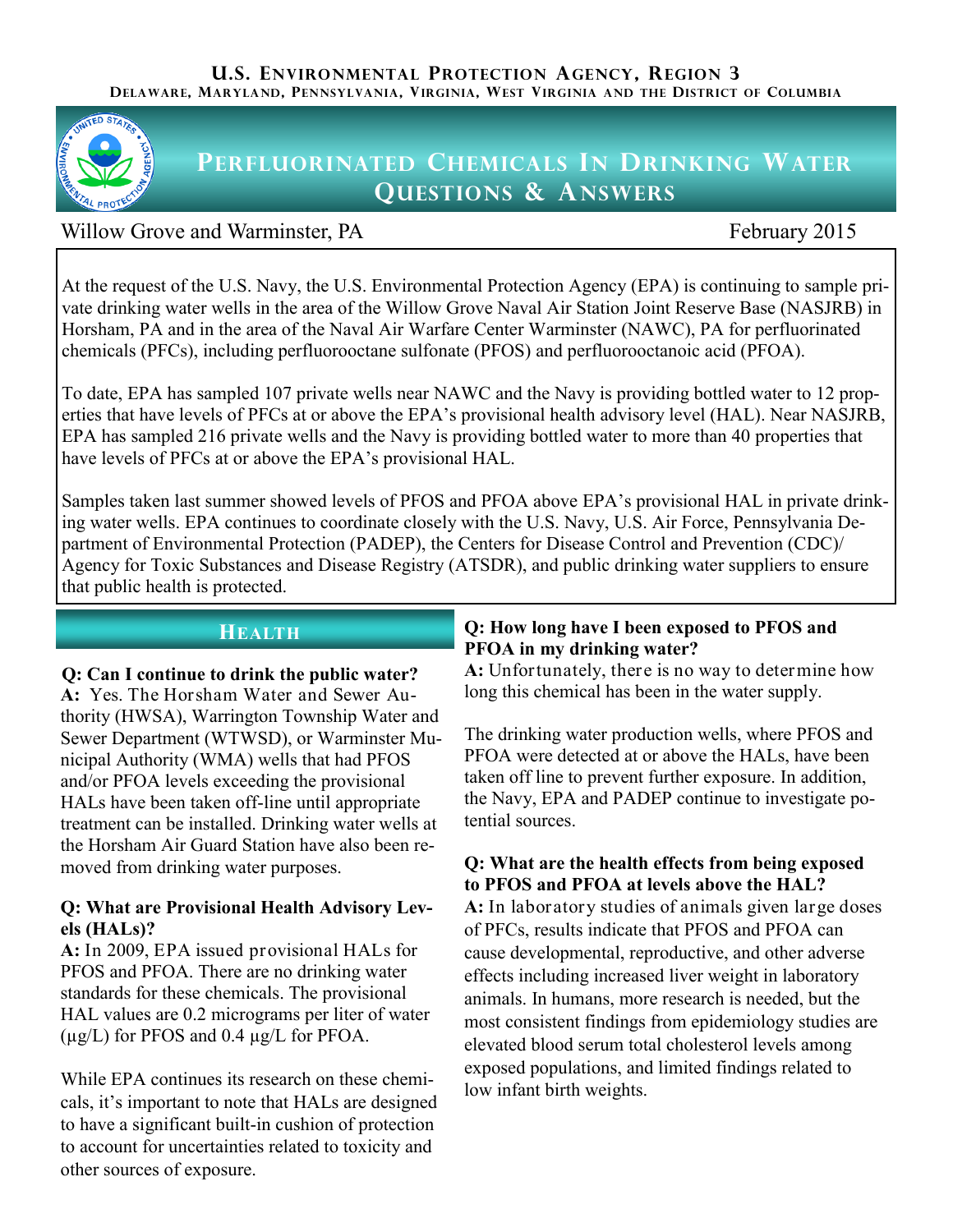#### **Q: Do PFOS and PFOA cause cancer?**

**A:** Both chemicals, in large doses, have caused tumors in animal studies.

At this time, there is not enough information to determine, for certain, if cancers and other adverse health effects in humans are caused by PFOS and PFOA.

There are some epidemiology data that indicate a link between PFOA (but not PFOS) and kidney and testicular cancers in humans however, more research is underway to evaluate the impacts of these compounds on human health and the environment.

We do know that studies show that nearly all people have some level of PFCs in their blood, regardless of age. People may be exposed to PFCs through food, water, or from using some commercial products.

### **Q: What can I do to protect my family?**

**A:** A few simple steps can help reduce your exposures to PFOS and PFOA in drinking water, including:

- Avoid ingesting contaminated tap water above the provisional HALs for PFOS and PFOA.
- For private well users in the test area, participate in the Navy's sampling program.
- When considering a household treatment system, consult the manufacturer about the system's specifications. Research is underway to study the effectiveness of household treatment systems on reducing the levels of PFCs in private drinking water, however, there is currently no guidance for private well users regarding the proper filter change and maintenance for treating PFCs using household treatment systems.
- Discuss your health concerns with your family doctor.
- Toxicologists from EPA and CDC/ATSDR are available to answer questions. To set up a meeting, please see contact information to the right.

# **HEALTH**, CONT'D **Q:** Can I prepare baby formula with water con**taminated with PFOS/PFOA above the HAL, or at any level?**

**A:** To reduce potential exposure to infants, caregivers should use pre-mixed baby formula or reconstitute using alternative water sources not containing PFOS and/or PFOA.

# **Q: Should I be concerned about the other PFCs listed on my private well results?**

**A:** At this time, we don't have much information about the toxicity of the other PFCs. Most toxicity studies involving PFCs have focused on PFOS and PFOA. As more research is done on this group of chemicals, we will learn more about potential health effects.

## **Q: Can I use my private well to water my vegetable garden?**

**A:** From a health perspective, ingesting PFOS and PFOA in drinking water, above the provisional HALs, is the primary exposure pathway of concern. PFOS and PFOA are unlikely to be taken up by plant roots. As a precautionary measure, vegetables or fruits irrigated by contaminated water should be washed thoroughly prior to consumption.

# **Q: Can I use my private well for showering/ bathing children?**

**A:** Yes. Our primary concern is the ingestion of PFOS and PFOA in drinking water above the provisional HALs.

For additional information about health concerns, contact: **Karl Markiewicz, PhD** Senior Toxicologist DHHS/CDC/ATSDR 215-814-3149 [kvm4@cdc.gov](mailto:kvm4@cdc.gov) **Linda Watson** EPA Toxicologist 215-814-3116 watson.linda@epa.gov **Dawn Ioven** EPA Toxicologist 215-814-3320 ioven.dawn@epa.gov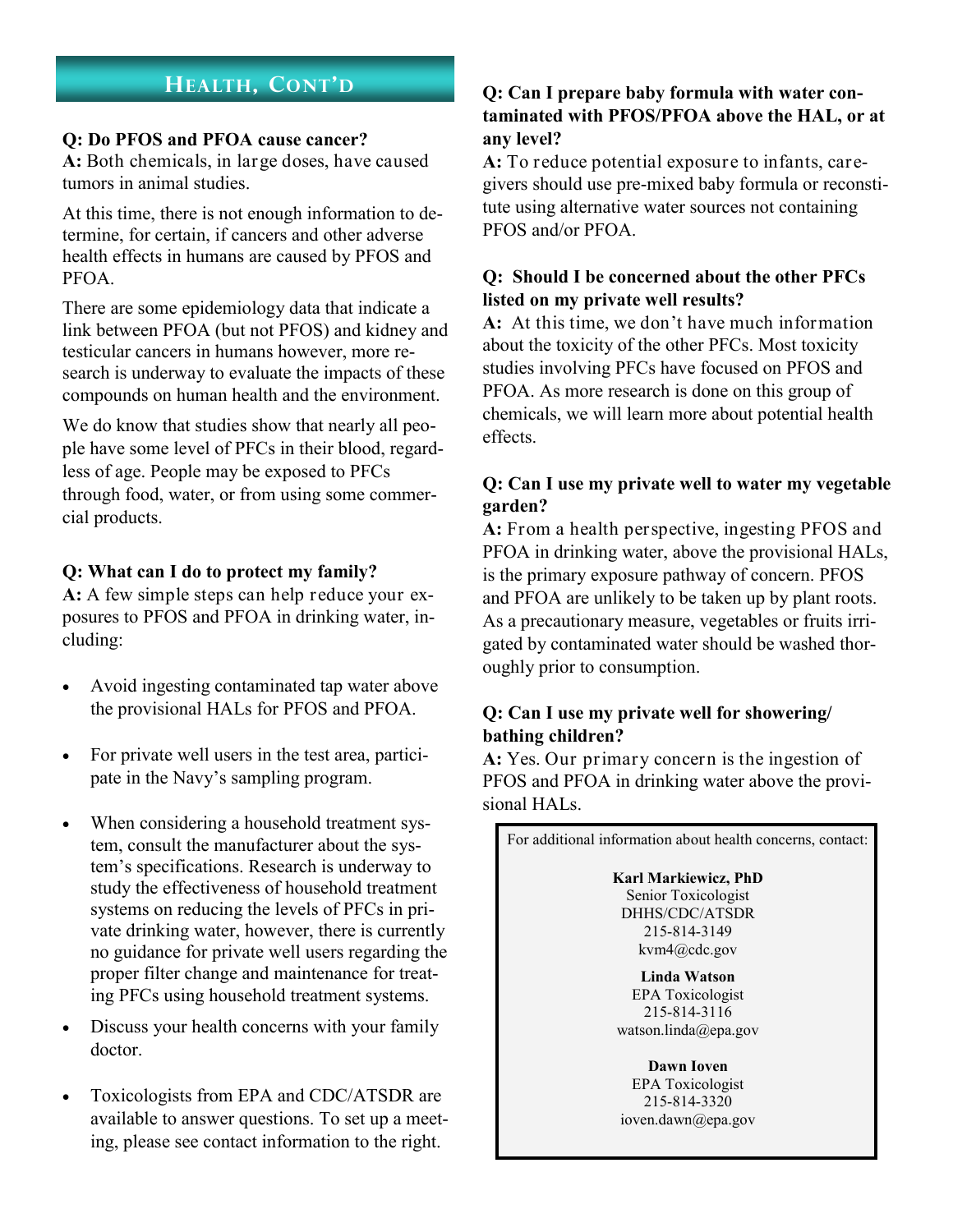# **PRIVATE WELL TESTING**

#### **Q: Do I have to get my private well tested?**

**A:** If you live within the testing area, EPA and our health partners recommend that you get your well tested so you may take the proper steps to ensure the health and safety of your family. The testing process is quick and offered at no cost to residents.

#### **Q: Can I get my well tested if I live outside of the testing area?**

**A:** At this time, the Navy is focusing their testing on certain areas where PFOS and PFOA are impacting the public drinking water supply. If the results of the current sampling indicate the need to expand the testing area, the Navy will do additional sampling.

#### **Q: Who is paying for the testing and alternate water supply for private well users?**

**A:** The U.S. Navy is paying for the testing and alternate water until an appropriate solution is implemented.

# **EPA'S UNREGULATED CONTAMINANT MONITORING RULE (UCMR)**

#### **Q: What is the Unregulated Contaminant Monitoring Rule (UCMR)?**

**A:** The EPA's UCMR program is used to collect data for selected contaminants, suspected to be present in drinking water, to determine how frequently and at what level they occur. These contaminants do not have health-based standards under the Safe Drinking Water Act.

#### **Q: How often does EPA look for new contaminants?**

**A:** Every five years EPA develops a Contaminant Candidate List to evaluate new chemicals not currently tested for in public drinking water supplies. From this list and other sources of information, EPA identifies a smaller group of contaminants (30 or less) for monitoring by public water systems. The next list of chemicals to be monitored under the UCMR is due in 2016.

Perfluorinated Chemicals (PFCs), including PFOS and PFOA, are part of the third list of contaminants to be investigated, therefore we call it UCMR3.

UCMR3 contains 28 chemical contaminants and two viruses. Of the chemical contaminants, only six are PFCs and only two of the PFC's have provisional health advisory levels at this time (PFOS and PFOA).

#### **Q: Do all water systems have to sample for UCMR contaminants?**

**A:** No. Only those water systems serving more than 10,000 people are required to sample for UCMR contaminants. In addition, approximately 800 small water systems are randomly selected to be included in the sampling program.

#### **ADDITIONAL INFORMATION**

#### **Q: What are PFOS and PFOA?**

**A:** PFOS and PFOA are organic chemicals used in repellants for stains, water, oil, and grease. Commercial and consumer products containing or degrading to these compounds were first introduced in the 1950s.

They have been used in a variety of products such as the fabric of upholstered furniture, carpets, nonstick cookware, floor wax, and the lining of microwave popcorn bags. Firefighting foams also contain these chemicals. Over time, both chemicals became widely distributed in the environment and have been detected in the blood of humans, wildlife, and fish.

For more information about PFOS and PFOA, please see links to fact sheets on the last page of this fact sheet.